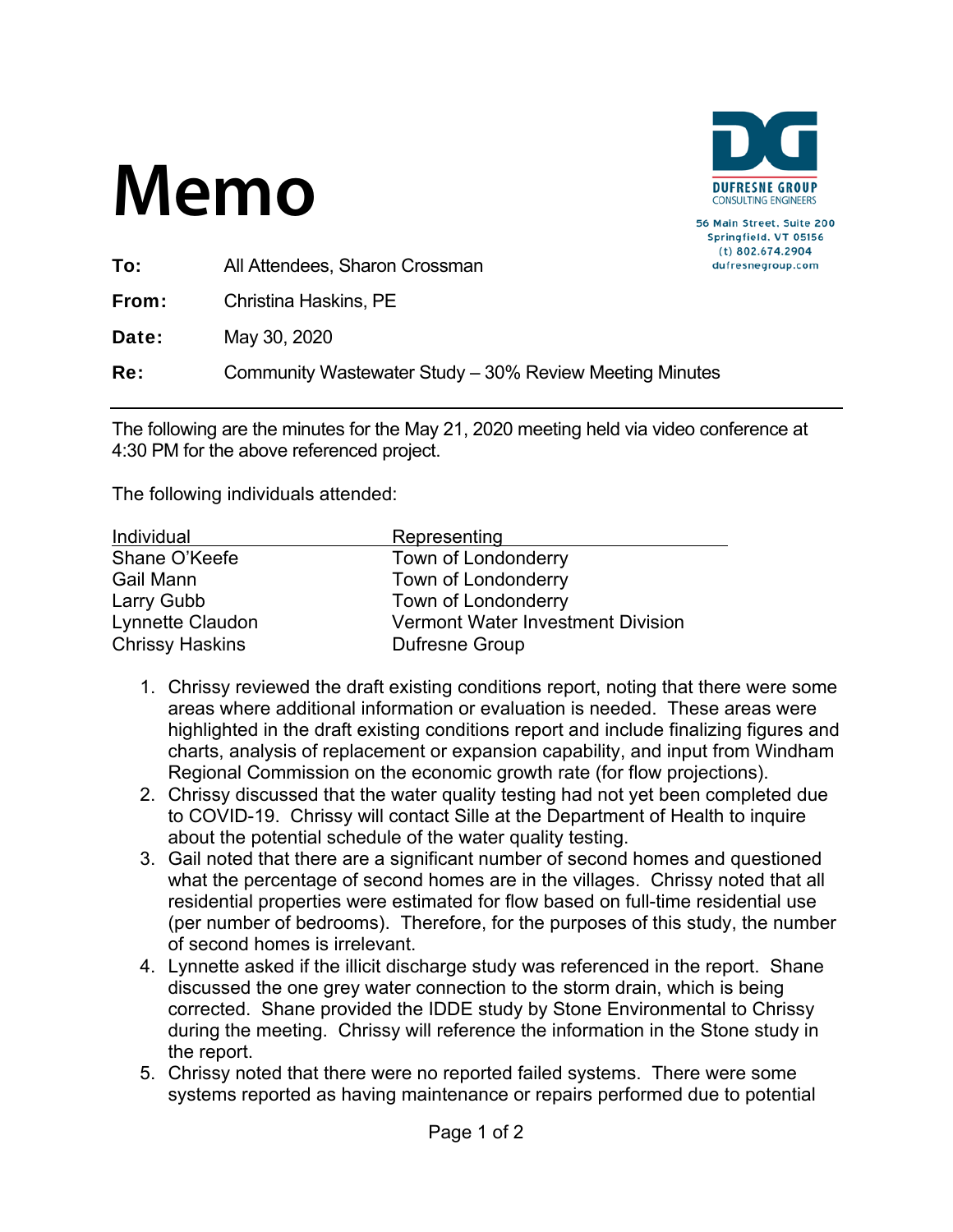failures. Lynnette recommended documenting historically failed systems, even if they have been repaired, as this can help with future funding opportunities. The information can be presented generally, without identifying specific properties, but documentation of the details should be available upon request.

- 6. Lynnette recommended contacting the Regional Office to request a system query for failed systems. Chrissy will contact the Springfield Regional Office.
- 7. Gail asked how to get water/wastewater maintenance/testing recommendations out to the public. Chrissy noted that education is critical, and the EPA has educational materials that the Town could use. Lynnette added that RCAP is a good resource as well, specifically noting a NH brochure.
- 8. Lynnette briefly discussed the NBRC grant program and provided guidance on how to be more competitive. The application should include jobs related figures (economic impacts), flow projections (best land uses?), and estimates of project related jobs/housing based on population projection. There is economic data available that is useful in developing the application. Lynnette also noted that as the project is developed, it should be reported to the State and named in the planning document.
- 9. Lynnette also provided recommendations to add to the report to increase the potential for grant funding, including:
	- a. Swimming holes
	- b. Public health risks
	- c. Possible face to face meetings with properties on the river this may provide more information than other data collection methods regarding potentially failed systems.
- 10. Chrissy noted that the next step would be to have a brainstorming meeting on alternative wastewater system locations. Shane noted that the Town and Planning Commission were busy with the zoning bylaw update currently, so the meeting will need to be scheduled around this work. Shane and Sharon will propose a meeting time. Lynnette suggested inviting the regional engineer to this meeting.
- 11. Chrissy discussed the  $2<sup>nd</sup>$  public meeting to present existing conditions evaluation and needs. Due to COVID-19, public meetings are not allowed. Chrissy suggested posting a PowerPoint presentation online with a page where the public could submit comments/questions. Chrissy also suggested contacting GNAT for a video interview that could also be posted for public viewing.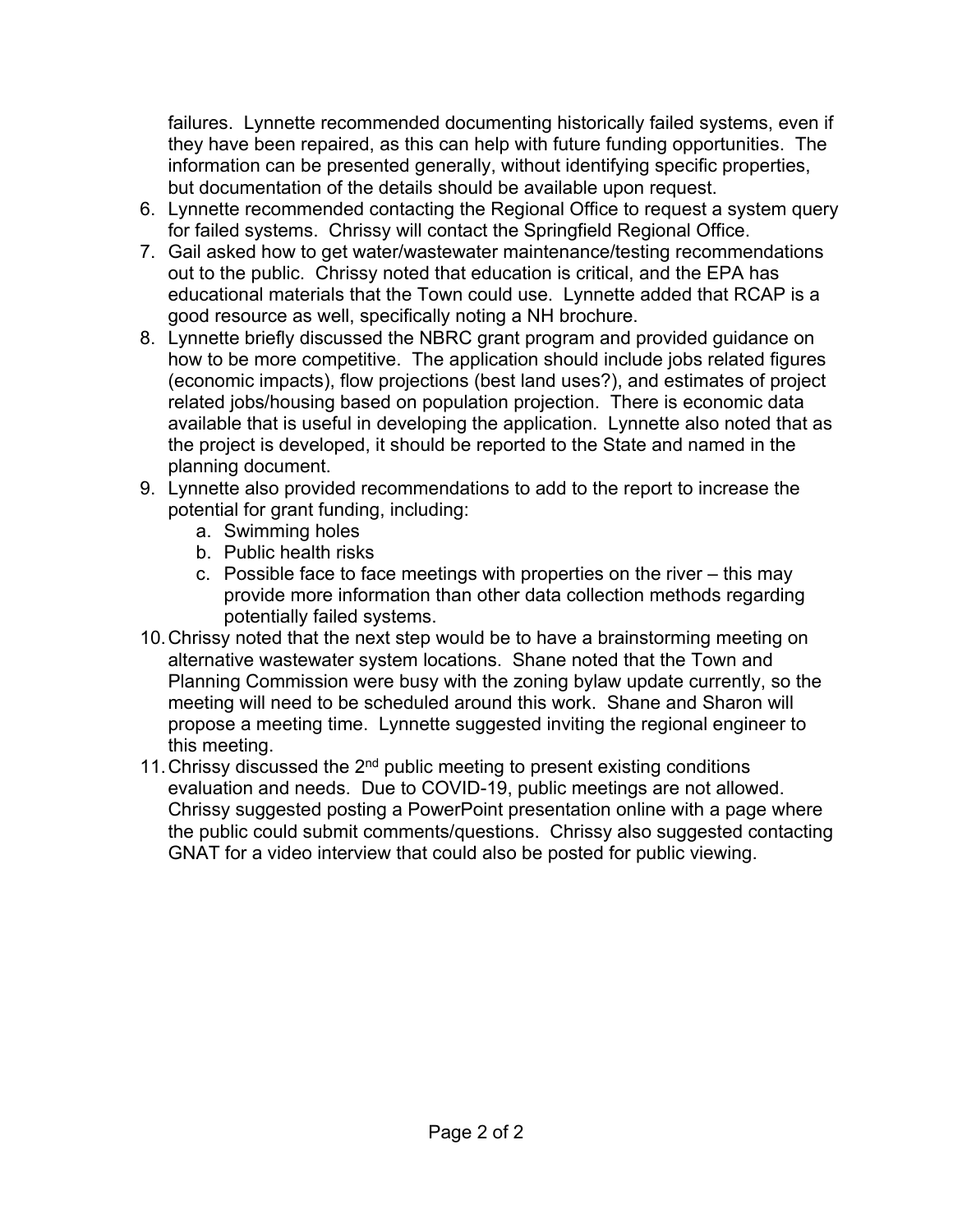

| All Attendees                                                    | $(t)$ 802.674.290<br>dufresnegroup.c |
|------------------------------------------------------------------|--------------------------------------|
| Christina Haskins, PE                                            |                                      |
| December 2, 2020                                                 |                                      |
| Community Wastewater Study – Committee Meeting Minutes (REVISED) |                                      |
|                                                                  |                                      |

The following are the minutes for the November 9, 2020 meeting held via video conference at 1:00 PM for the above referenced project.

The following individuals attended:

| Individual             | Representing                             |
|------------------------|------------------------------------------|
| Shane O'Keefe          | Town of Londonderry                      |
| <b>Sharon Crossman</b> | Town of Londonderry                      |
| Gail Mann              | Town of Londonderry                      |
| Larry Gubb             | Town of Londonderry                      |
| Lynnette Claudon       | <b>Vermont Water Investment Division</b> |
| <b>Chrissy Haskins</b> | <b>Dufresne Group</b>                    |

- 1. Chrissy reviewed the results of the last committee meeting, which focused on land options for the North Village. The committee discussed development of the North Village alternatives and then options for the South Village.
- 2. Chrissy informed Lynnette that the Springfield Regional Office did not respond to the request for a failed systems query. Lynnette facilitate contact with someone else for this query.
- 3. Chrissy noted that the water quality testing has not yet been completed as the labs are busy with COVID testing. DG could do some of the testing through Endyne, but the State-funded testing is delayed for the foreseeable future. It was decided that all water quality testing will wait until the State testing is available.

#### North Village:

- 4. Sharon asked if there was an estimate of the flows from the entire North Village study area. Chrissy responded that DG had estimated flows for each study area based on permit data, land records and assumptions (where no data was available). The estimated daily flow for the North Village study area is 55,000 gpd. Chrissy noted that this includes properties that may not need to be served and suggested reviewing the study area to identify priority properties that have a known deficiency or are in the flood plain.
- 5. Lynnette commented that there may be some funding available through the Flood Hazard Mitigation program from FEMA (contact: Stephanie Smith) for a project to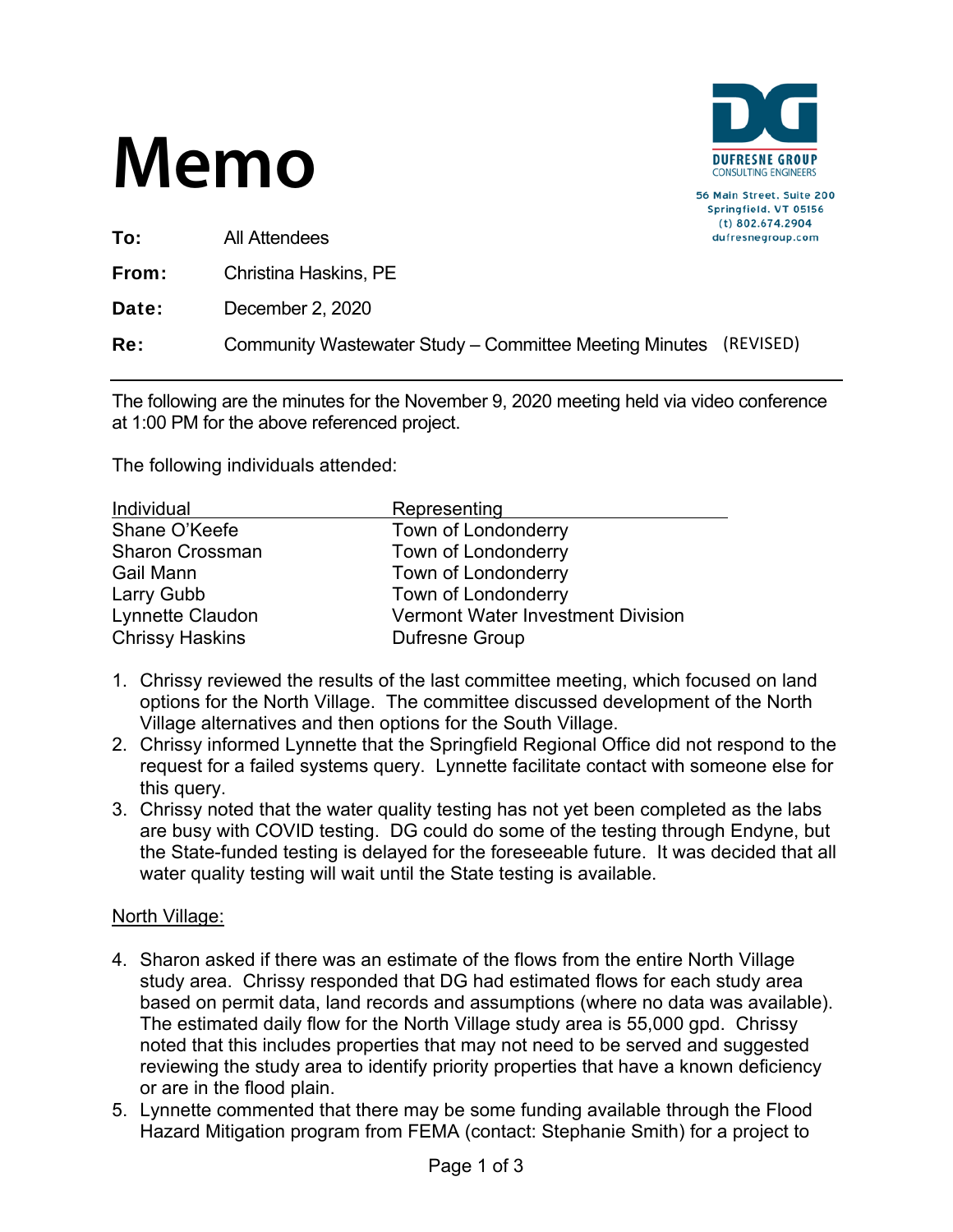relocate septic systems within the flood plain to new systems (outside the flood plain). The funding only covers new systems to replace the systems in the flood plain (not extra capacity to serve other properties). Lynnette noted that it would be cleanest to focus a project on flood plain replacement only. Lynnette added that the septic systems need to be in the Flood Hazard Mitigation plan as approved by FEMA. There also needs to be a disaster for money to be available.

- 6. There was a discussion on regional program versus indirect discharge. Chrissy will review the maximum size that can fit in the Pingree Park area, regardless of permitting program.
- 7. Shane noted that the Park Board will need to be brought into this discussion soon. One of the Park Board members knows about this concept and had some concerns about limiting land use. Chrissy noted that the intent would be to maintain the existing land use by utilizing an in-ground system (versus a mound system). Test pits need to be completed before this can be confirmed. Chrissy will prepare a figure showing a potential footprint of a septic system and a description of the concept.
- 8. The committee discussed the need for a pump station for the Pingree Park alternative. Lynnette noted that the pump station cannot be located within the flood plain. Sharon asked what size of an area is needed and what is the best location. Chrissy explained that an in-ground pump station would consist of a below grade precast concrete wet well with submersible pumps. The size of the wet well will depend on the amount of flow. The only above grade components are a hatch on the wet well and a control panel. The control panels are weather proof, so they are fairly large (possibly in the ballpark of 5' tall by 3' wide by 18" deep). The pump station would need to be located at a low area, which would be just east of the river. Another option is effluent pumping (STEP system), where each property (or combination of a few properties) has its own septic tank and small pump station.
- 9. There was a discussion about whether the leach field could have an increased capacity in the same footprint with a STEP system (effluent only). The 6,500 gpd limit for the regional program does not change. Lynnette added that there are different cutoffs in the Indirect Discharge program, depending on types of flow and treatments.
- 10. Sharon noted that there is another project ongoing to consider economic development opportunities on North Main Street. It would be helpful to have a wastewater concept for North Main Street.
- 11. Shane asked what the next step was in developing the Pingree Park alternative. Chrissy indicated that test pits were necessary to know what type of system can be placed there and to nail down a more realistic footprint. Chrissy noted that before test pits could be performed under the grant, an archaeological review was necessary. Lynnette added that once a quote was received from a consultant, the grant agreement could be amended to include this work.
- 12. The committee agreed that the next steps are to prioritize properties based on need and further develop the two North Village alternatives based on the prioritization.
- 13. Lynnette added that there are small steps, or management alternatives, that can be taken to improve the wastewater situation that are better than the "do nothing" option. Grafton developed a Pump Out program to encourage regular septic tank pumping, which extends the life of a leach field.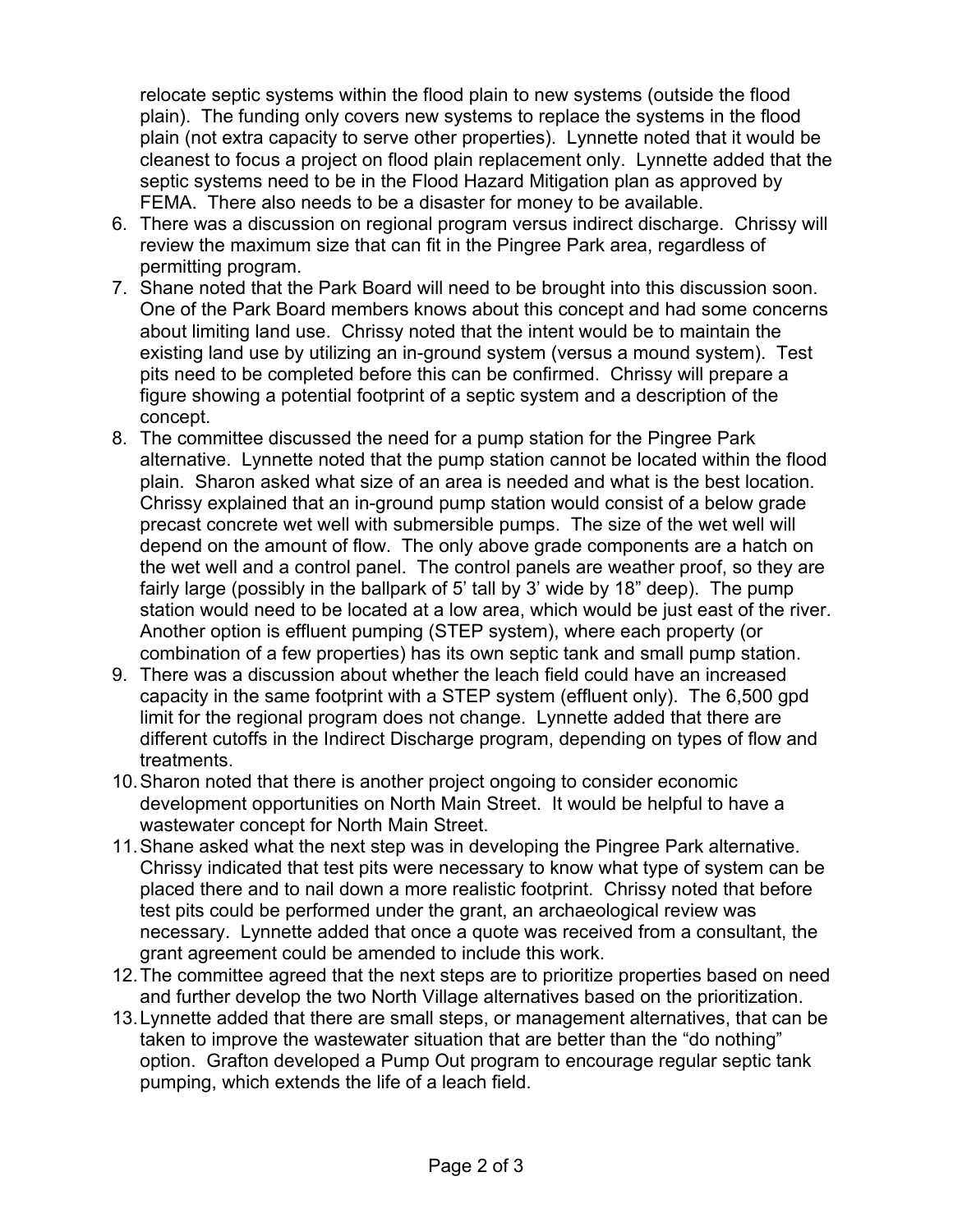#### South Village:

- 14. There was a discussion about the urine diversion program through Rich Earth. Londonderry did not opt into the pilot program. Westminster West and West Dummerston joined the pilot program. The study is available on the website. This focuses on urine diversion and composting toilets to give septic systems a break. It was noted that this option may not be for everyone. Lynnette added that the program has received approval through the regional alternatives program for demonstration projects.
- 15. The committee reviewed land options for wastewater systems and identified the following possibilities:
	- a. Parcel 101008 on Main Street Soils IIc/IId
	- b. Parcel 102006 27 acres north of village
	- c. Parcel 101111 on Middletown Road 1/3 acre, Soils IIc
- 16. Sharon noted that the Town Hall (139 Middletown Road) renovation increased use and questioned what the needs are for this building. Sharon will provide Chrissy with some information on the uses.
- 17. It was questioned if Parcel 101203.100 on Crescent St replaced their septic system when they rebuilt (in the past year or two). Would it be possible to increase the size of this system to serve the Crescent St loop? Chrissy will review the permitting database.
- 18. It was discussed that smaller cluster systems would likely work better in the South Village. The Middletown/Crescent area would be one cluster, then the west end of Main Street would be a second.
- 19. There was a discussion on need and options for the east end of Main Street (within the study area). Chrissy will review the data for this area and the replacement capacity of each parcel to determine need. There isn't much available space due to topography to the north, the river to the south and density of housing. Lynnette noted that spray irrigation could be done in forested land, although there is a slope requirement. Parcel 35001 on Thompsonburg Rd extends north into the forested hillside and may be an option for a spray irrigation area.
- 20. Chrissy noted that the study area heading south on Route 100 and the area between the two Villages are mostly larger parcels and wastewater needs likely would be focused on economic development. It is likely that development on these larger parcels could incorporate adequate wastewater disposal systems. It was agreed that these are lower priority areas. Chrissy will include a high-level discussion in the report, but not develop detailed alternatives for these areas.
- 21. The South Village alternatives will focus on three areas: Main St village area, Crescent St/Middletown Rd village area and east on Main Street.
- 22. Chrissy discussed that there was supposed to be a public meeting in April to present the results of the existing conditions evaluation. This has not been done due to COVID. Chrissy noted that at this time of year, the meeting would need to be in early December or early January. Sharon noted that the Town had a few other public meetings coming up in December, so it would be best to do it in January.
- 23. There was a discussion about the funding deadline and schedule. Chrissy will develop a revised schedule and Lynnette can extend the funding agreement schedule based on that.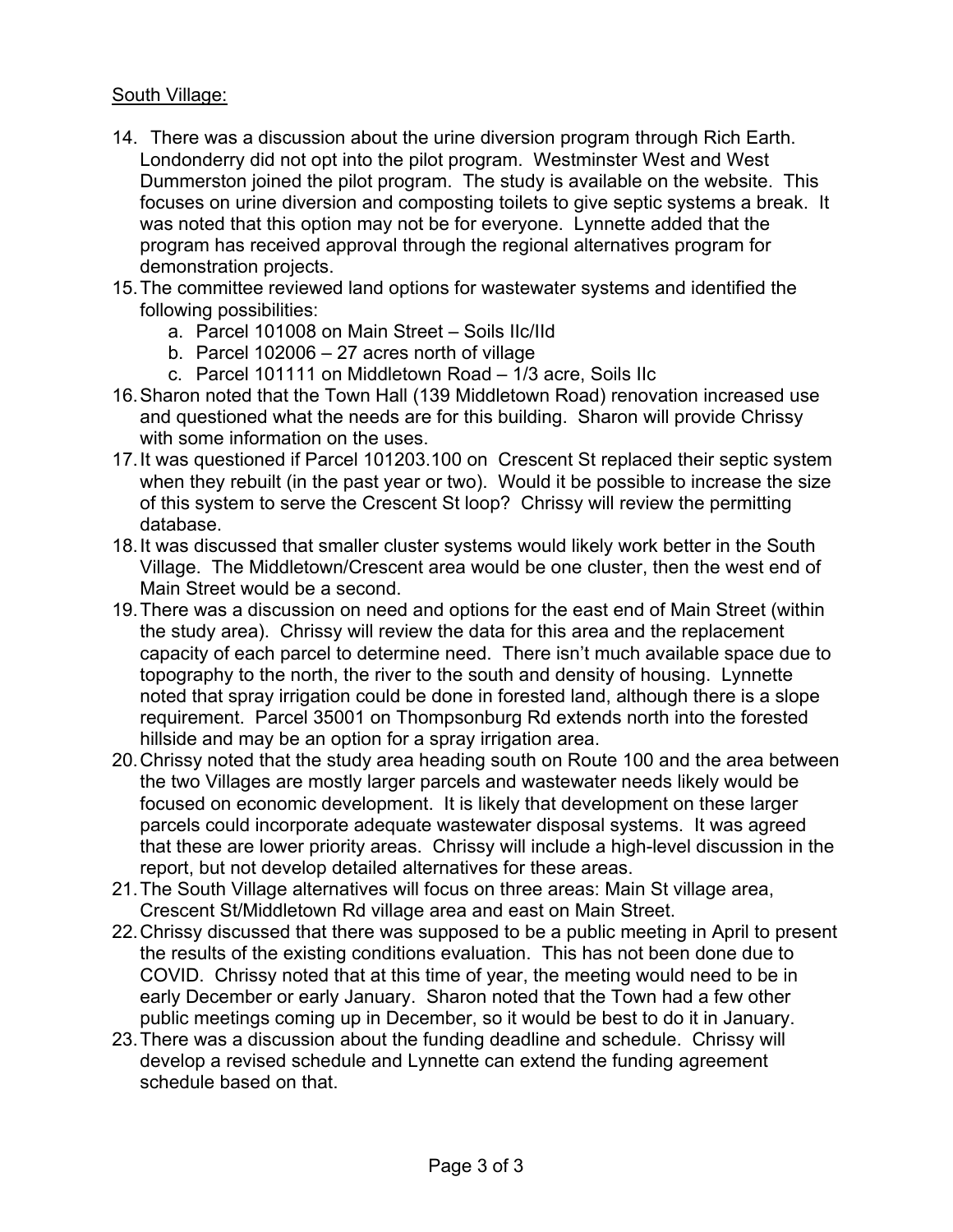

56 Main Street, Suite 200 Springfield, VT 05156  $(t)$  802.674.2904 dufresnegroup.com

To: All Attendees, Sharon Crossman

From: Christina Haskins, PE

**Date:** March 9, 2021

Re: Community Wastewater Study – Committee Meeting Minutes (REVISED)

The following are the minutes for the February 4, 2021 meeting held via video conference at 3:30 PM for the above referenced project.

| Individual             | Representing                             |
|------------------------|------------------------------------------|
| Shane O'Keefe          | Town of Londonderry                      |
| <b>Gail Mann</b>       | Town of Londonderry                      |
| Larry Gubb             | Town of Londonderry                      |
| Tom Cavanaugh          | Town of Londonderry                      |
| Lynnette Claudon       | <b>Vermont Water Investment Division</b> |
| <b>Chrissy Haskins</b> | <b>Dufresne Group</b>                    |

- 1. It was discussed that Pingree Park is no longer a viable option due to concerns from the Parks Board regarding land use impacts and aesthetics. Chrissy summarized the remaining properties identified as potential locations for wastewater disposal, as follows:
	- a. South Village Parcel 101009 on Main Street (3 acre parcel) For Sale
		- i. Soil: generally fine sandy loam
		- ii. Soil Type IIc eastern portion of parcel, higher elevation, potential shallow bedrock, slopes 8-15%
		- iii. Soil Type IIIe western portion of parcel, lower elevation, potential shallow bedrock and groundwater, slopes 15-25%
		- iv. It was discussed that the cellar hole is on the National Historic Register, which may be problematic with the archeological review.
	- b. South Village Parcel 101008 on Main St (20 acres) Privately Owned
		- i. Soil Type IIc same as Naftali above
	- c. North Village Parcel 102006 on North Main Street (27 acre parcel) Privately Owned
		- i. House and large field north of house, field extends east behind Thrifty Attic
	- d. North Village Town-owned land off Middletown Road
		- i. Undeveloped parcel to the south of Larry's property.
		- ii. Approximately 0.8 acre of usable land due to soil types and topography.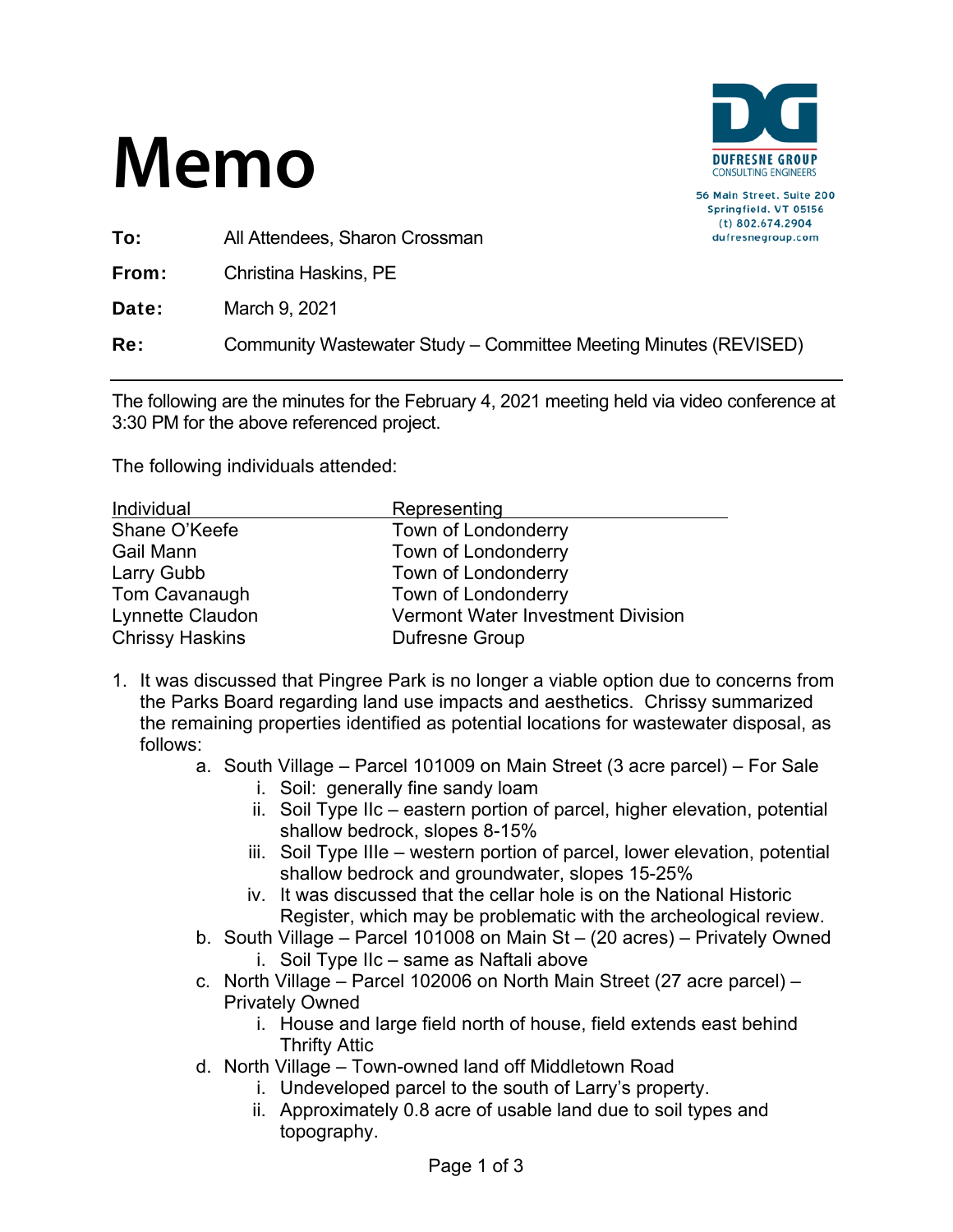- iii. Soil Type IIh potential shallow groundwater, slopes 15-25%
- 2. Chrissy noted that Sharon had requested information on Parcel 102026 on VT Routes 11 and 100 in the North Village, which is for sale and Parcel 101022 on Main St in the South Village. Chrissy summarized the feasibility as follows:
	- a. Parcel 102026(0.33 acres):
		- i. Soil Type Ic good soils
		- ii. ANR Natural Resource Atlas shows that parcel is mostly within the floodplain. It was noted that the parcel is being marketed as not being in the floodplain. Chrissy suggested further investigation of this claim as the mapping shows different.
		- iii. Potential for contamination (former gas station)
	- b. Parcel 101022 (0.5 acre parcel):
		- i. Soil Types IIc and IIIe (same as Naftali above)
		- ii. Not in the floodplain
		- iii. Once setbacks are considered, this may be too small of a site.
	- 3. There was a discussion on the feasibility of a wastewater system in the floodplain. Lynnette commented that wastewater systems are not prohibited in floodplains under the Wastewater Rule or Indirect Discharge Rule; however, federal funding cannot be used to construct a system in the floodplain.
	- 4. Chrissy reviewed other potential properties that could be investigated in the North Village, including Parcels 102027 and 102027.100 on High Street. These were identified solely based on size of undeveloped areas. The committee did not request further evaluation of either property.
	- 5. The previous evaluation of Prouty Park was discussed. There is potentially a lot of ledge along Route 100. The previous evaluation discussed this parcel as a possible site for a Wastewater Treatment Facility (not a soil-based system). Lynnette discussed that a new WWTF may be difficult to permit as the Town would need to prove there are no inground options available (which are more cost effective) and evaluate the capacity of the West River to set the allowable pollutant loading and therefore WWTF capacity. Lynnette added that soil-based systems are more sustainable.
	- 6. It was questioned if the Marketplace ever replaced their sewer. Chrissy will review permit records. UPDATE: There has been no permit activity since 2013 and there was no change to the septic system at that time.
	- 7. Chrissy note that there were limited options in the North Village due to the floodplain, which typically extends to the north side of North Main Street. Lynnette suggested that expanded use of existing systems outside of the floodplain could be an alternative. If pretreatment is added to an existing system, the capacity can be increased.
	- 8. The mapping in the South Village was reviewed and the committee identified an undeveloped parcel behind the Town Office. This parcel is owned by the South Londonderry Library Association and is approximately 20 acres in size. The lower elevation portion of the property has a Soil Type of IIc and the higher elevation portion has a Soil Type of Ic. The slope increases to the east. It was noted that there is a walking path on this parcel. Larry will provide a map. There was a discussion on beginning communications with the Library immediately to determine feasibility. Chrissy will download LIDAR contours and look at possible footprints.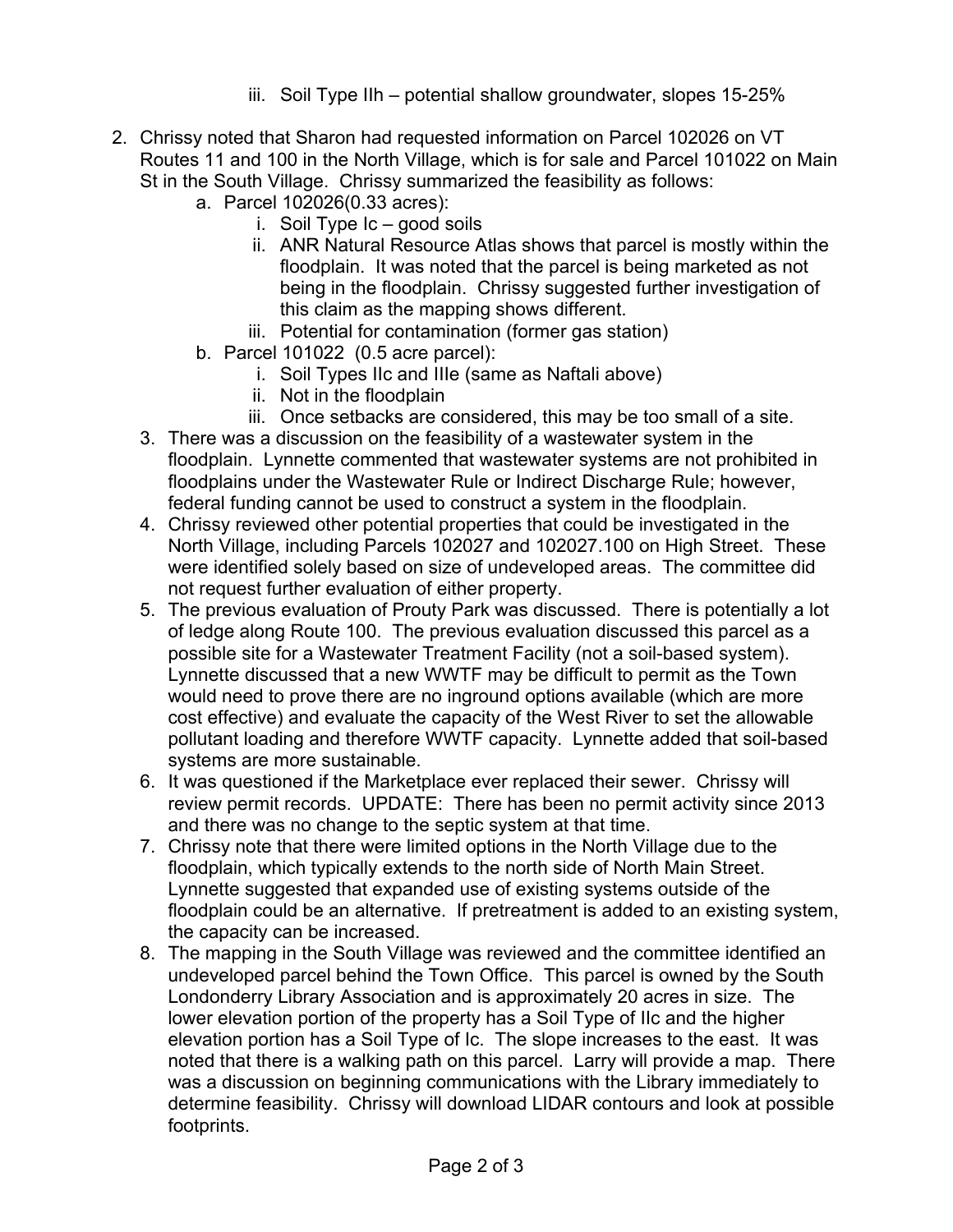- 9. Lynnette suggested that spray disposal could be an option, as it can be done in forested areas. Chrissy asked if PFAS testing would be required for spray disposal. Shane noted that the Town wants to avoid any PFAS issues, so spray disposal would not be an option.
- 10. There was a discussion on the Parks Board comments regarding a septic system at Pingree Park and preparing some information to present to the Library to minimize concerns. Chrissy asked Lynnette if she had any photos of on-site systems that have a nicer aesthetic. The committee also discussed that there were minimal health risks to recreational users walking over a septic system.
- 11. The committee agreed to pursue concept layouts of the Town land in the North Village and the Library land in the South Village. Chrissy will prepare figures and estimates of wastewater disposal capacity for each location.
- 12. The committee discussed setting a date for a public meeting (#2), but decided to wait until the next meeting.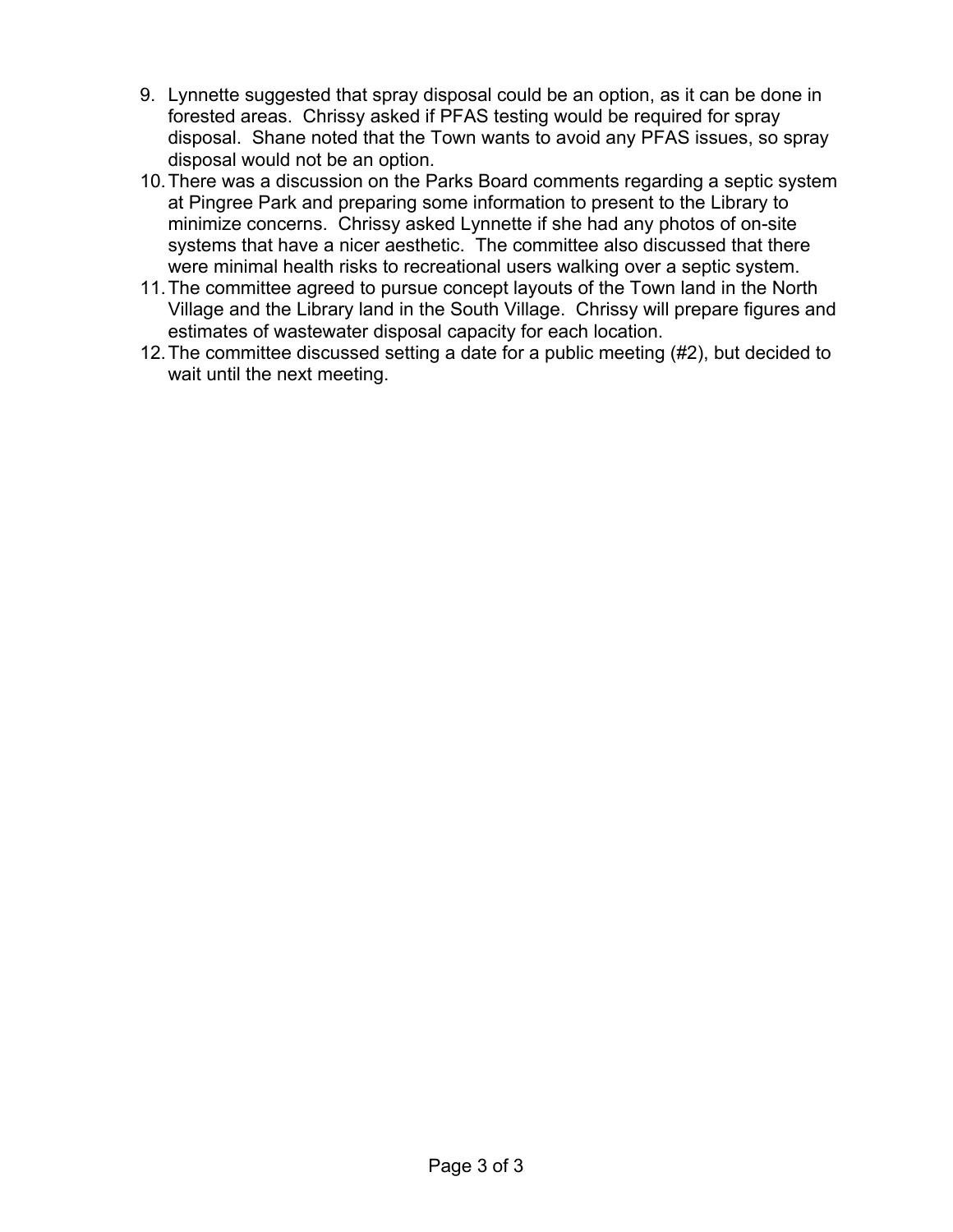

56 Main Street, Suite 200 Springfield. VT 05156  $(t)$  802.674.2904 dufresnegroup.com

To: All Attendees

**From:** Christina Haskins, PE

**Date:** May 17, 2021

Re: Community Wastewater Study – Committee Meeting Minutes

The following are the minutes for the April 7, 2021 meeting held via video conference at 10:00 AM for the above referenced project.

| Individual             | Representing                      |
|------------------------|-----------------------------------|
| Shane O'Keefe          | Town of Londonderry               |
| Gail Mann              | Town of Londonderry               |
| Larry Gubb             | Town of Londonderry               |
| Sharon Crossman        | Town of Londonderry               |
| Lynnette Claudon       | Vermont Water Investment Division |
| <b>Chrissy Haskins</b> | <b>Dufresne Group</b>             |

- 1. Gail sent an email previously with some information from the One Londonderry effort to encourage coordination of wastewater planning with village planning (north village). Gail noted that the future apartments are based on 2 bedrooms each.
- 2. There was a discussion on prioritization in the North village. The identified site on Town land can accommodate a system sized for 6500 gpd. The need in the North village is much larger, so properties will need to be prioritized. Chrissy noted that the prioritization considerations include locations in the flood plain, small size properties, failed systems, and commercial properties.
- 3. The study will summarize what is needed in the North village and what has been identified, which will allow for future capacity planning. Chrissy discussed options such as creating shared systems, utilizing existing systems on the north side of North Main Street and adding pretreatment to increase capacity. Lynnette noted that the study should recommend multiple options with a phased approach, as this will allow for more funding opportunities. Lynnette also suggested separating flood plain properties so that flood specific funding can be used for improvements for those properties. This funding can only be applied to projects that solely focus on resolving wastewater systems in the flood plain.
- 4. There was a discussion on how to determine if properties want to connect. Chrissy noted that this is an important part of planning as this information is necessary to determine the cost per user. A survey could be used to identify interested property owners. Some property owners may need to be educated on the need related to their property.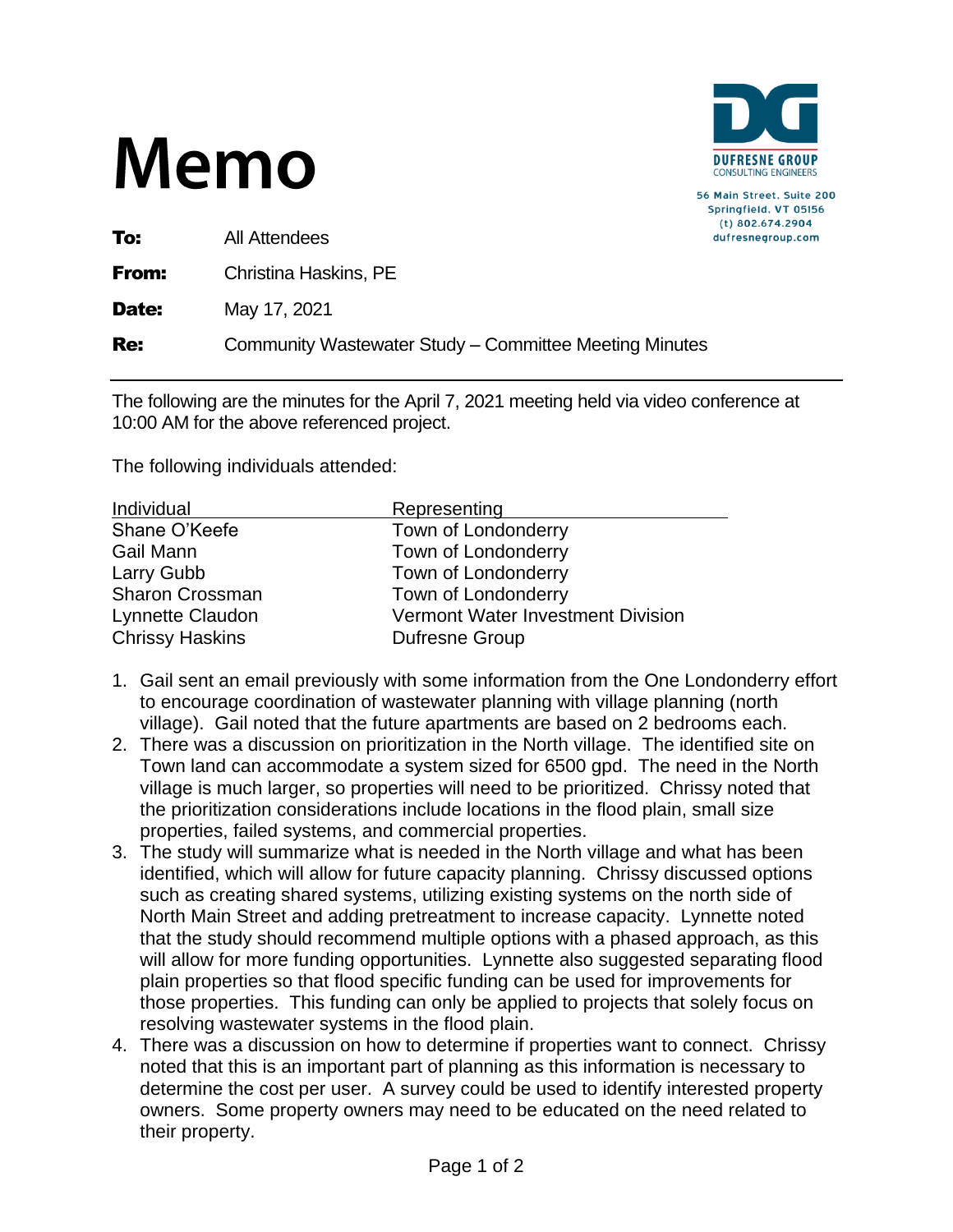- 5. It was questioned if the Platt's septic system needed replacement, as it is on the island. The Garden property has at least 3 apartments currently, maybe 4.
- 6. There was discussion on the identified opportunity in the North village. The mound system concept allows for 5000 gpd, although there may be room to increase to 6500 gpd by continuing further up the hill or by pretreating. The trenches would be stepped down the hill. It would not be possible to increase above 6500 gpd as that would require dual alternating fields and there is insufficient space for a second field.
- 7. The South village identified opportunity on the library property was discussed. In the southern corner of the property, there is sufficient space for approximately 10,000 gpd; however, this does not account for dual alternating fields. 10,000 gpd would require double the footprint or pretreatment. Without increasing the footprint or adding pretreatment, a 6500 gpd could easily be accommodated.
- 8. Gail will discuss this option with her husband, who is on the library board and request to be scheduled on their next agenda. Chrissy will add the trail to the figure for the library presentation. There was discussion on getting photos of local examples of mound systems.
- 9. The South village study area needs to be prioritized based on need. There was a discussion on properties that have designated replacement areas. Chrissy will compile a list.
- 10.Lynnette had to leave the meeting prior to discussing the media opportunity, so this will be discussed at a future meeting.
- 11.The water quality testing was discussed. Chrissy noted that the State's testing program is active again; however, the people that previously performed the testing are not able to do it at this time. Chrissy noted that some towns are having property owners collect samples if they were comfortable with it. Shane suggested asking the health officer if he would be interested in performing the sampling, noting that a single person taking samples would be more consistent. It was also discussed that some property owners may not be interested right now due to COVID-19. Chrissy will send a list of interested property owners to Shane and he will follow up on interest.
- 12.There was a brief discussion about the public meeting schedule. There may be enough information/evaluation to hold the meeting in late May.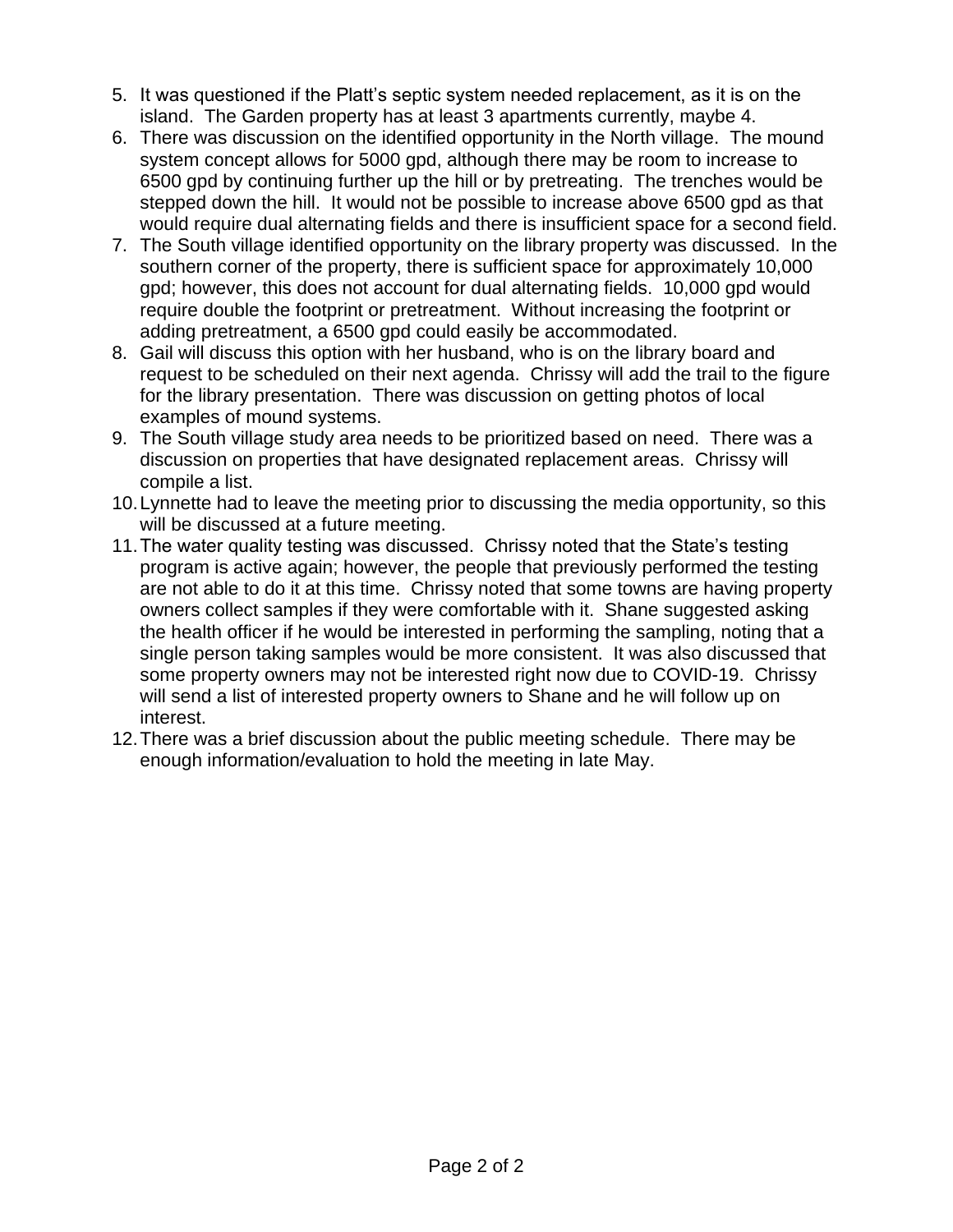

56 Main Street, Suite 200 Springfield, VT 05156  $(t)$  802.674.2904 dufresnegroup.com

To: All Attendees, Sharon Crossman

From: Christina Haskins, PE

**Date:** May 4, 2021

Re: Community Wastewater Study – Committee Meeting Minutes (REVISED)

The following are the minutes for the May 3, 2021 meeting held via video conference at 3:00 PM for the above referenced project.

| Individual             | Representing                             |
|------------------------|------------------------------------------|
| Shane O'Keefe          | Town of Londonderry                      |
| <b>Sharon Crossman</b> | Town of Londonderry                      |
| Gail Mann              | Town of Londonderry                      |
| Larry Gubb             | Town of Londonderry                      |
| Tom Cavanaugh          | Town of Londonderry                      |
| Jim Mann               | <b>Library Board</b>                     |
| Lynnette Claudon       | <b>Vermont Water Investment Division</b> |
| <b>Chrissy Haskins</b> | Dufresne Group                           |

- 1. Chrissy missed the first 15 minutes of the meeting due to internet issues. The committee discussed the library land option with Jim.
	- a. There was discussion on the size of the system and what it would look like to serve the entire village.
	- b. The property ownership options were discussed. Chrissy and Lynnette noted that the ownership could be through land acquisition (subdivision) or through easement.
	- c. The library wants to review the deed and ensure that this use is allowed on the property; however, they do not have a copy of their deed. Tom will research and send a copy.
	- d. Jim asked where the pump station would be located, noting limited space on Main Street. Chrissy discussed that the pump station is ideally located at the low point and could be a submersible pump station (pumps inside a buried concrete structure), which has minimal space requirements. The only above grade component is the control panel.
	- e. Jim asked that the Town provide a description of the area desired and the type of acquisition preferred.
- 2. Sharon had sent an email to Chrissy suggesting other potential sites:
	- a. Parcel 101009 on Main Street is potentially under contract with neighbor, but neighbor is interested in septic use. The eastern portion of the property has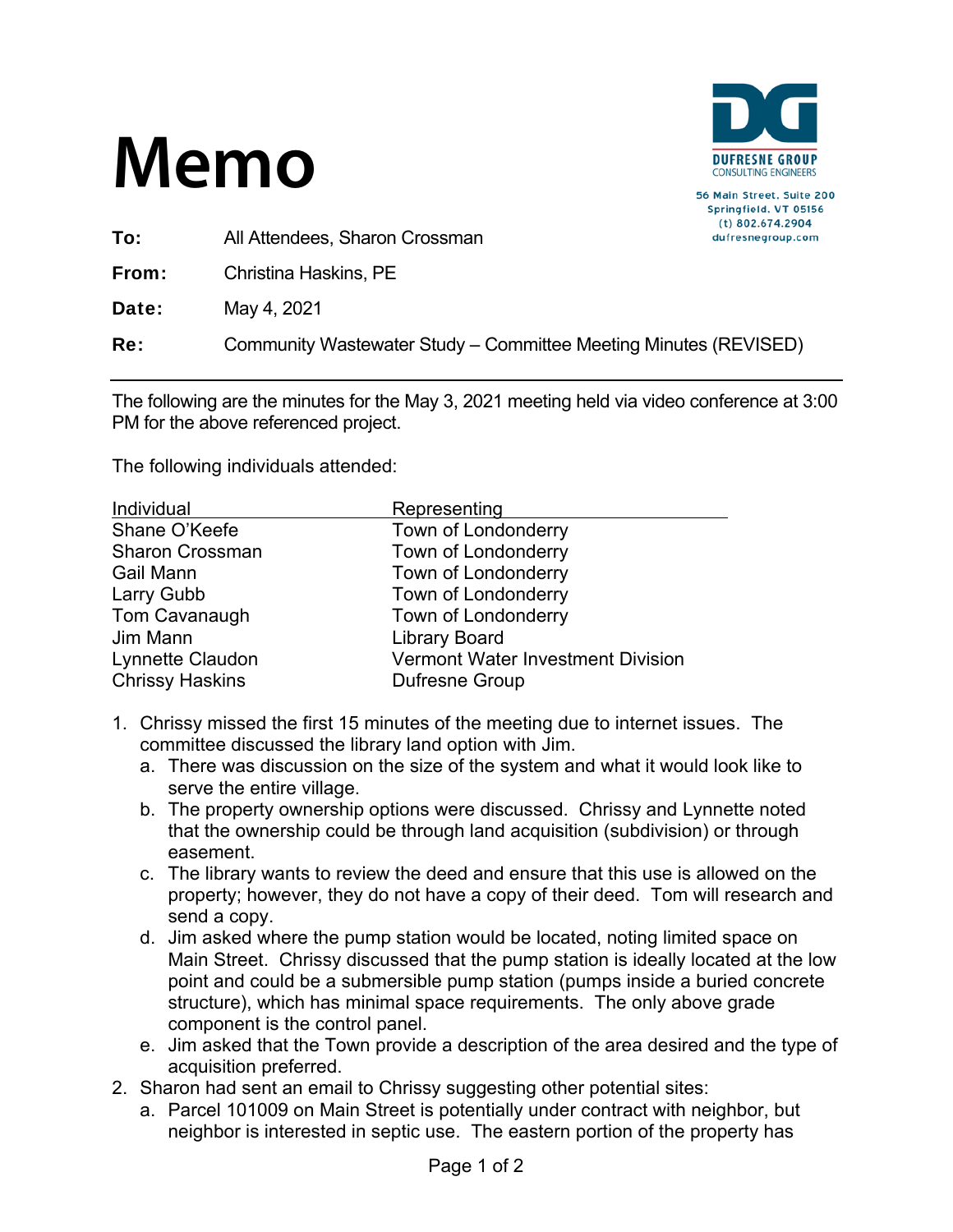approximately  $\frac{3}{4}$  acre of IIc soils (moderately suited) and  $\frac{1}{4}$ -1/3 acre of Ib soil (well suited). The slope looks good. Access is more challenging than library property.

- b. Parcel 101017 is adjacent to Parcel 101009 on Main Street and has approximately  $\frac{1}{4}$ -1/3 acre of Ib soils.
- c. Parcel 101012 is too small and has IIIe soils.
- d. Parcel 101014 on Main Street is adjacent to Parcels 101009 and 101012 and has approximately 0.1 acre of IIc and 0.1 acre of Ib soils.
- e. If two or three properties noted above all contributed, there would be sufficient space for a system.
- f. Parcel101018 possibility for a pump station location.
- 3. It was questioned if the study should consider an evaluation of a water system. Lynnette noted that it would be fundable under the Planning Advance as long as the water system was proposed to resolve wastewater issues.
- 4. The water quality testing was discussed. Chrissy will send the list to Shane of interested property owners and Shane will follow up with the Health Officer. Tom noted that there may be the possibility of assistance from a Stratton water operator for the testing. Chrissy noted that the actual testing will be performed by Endyne (for both the State funded testing and DG testing), but that a person was needed to collect samples.
- 5. Lynnette discussed new funding opportunities:
	- a. The State has requested to amend the CWSRF Intended Use Plan to provide 100% subsidy for planning (PER) as of July 1, up to \$125,000 per project per year.
	- b. There is currently 100% subsidy for final design in the Intended Use Plan, up to \$100,000 per project per year.
	- c. The ARPA money needs to be used in 3 years. Final design is typically estimated at 1 year, but property acquisition takes time.
	- d. There is no payback requirement on the Planning Advance if there is a failed system. Chrissy noted that there are previously failed systems in the study area, but these have all been resolved.
- 6. Next Steps:
	- a. Lynnette suggested amending the Planning Advance for the archeological study (required for the test pits under the funding).
	- b. Lynnette offered two suggestions for continuing the planning:
		- i. Amend the existing funding and engineering contract to evaluate more detailed options beyond what is currently identified.
		- ii. Finish the current project and apply for additional funding for a PER Addendum to evaluate more detailed options beyond what is currently identified.
- 7. Parcel 102027.100 on High Street was brought up as a possibility. There is an existing septic system there but may be space for expansion or a new separate system. The owner has interest. It was also noted that the existing system is a mound system but the soils are mapped as well suited. Chrissy will pull the drawings from the state database and check the test pit logs.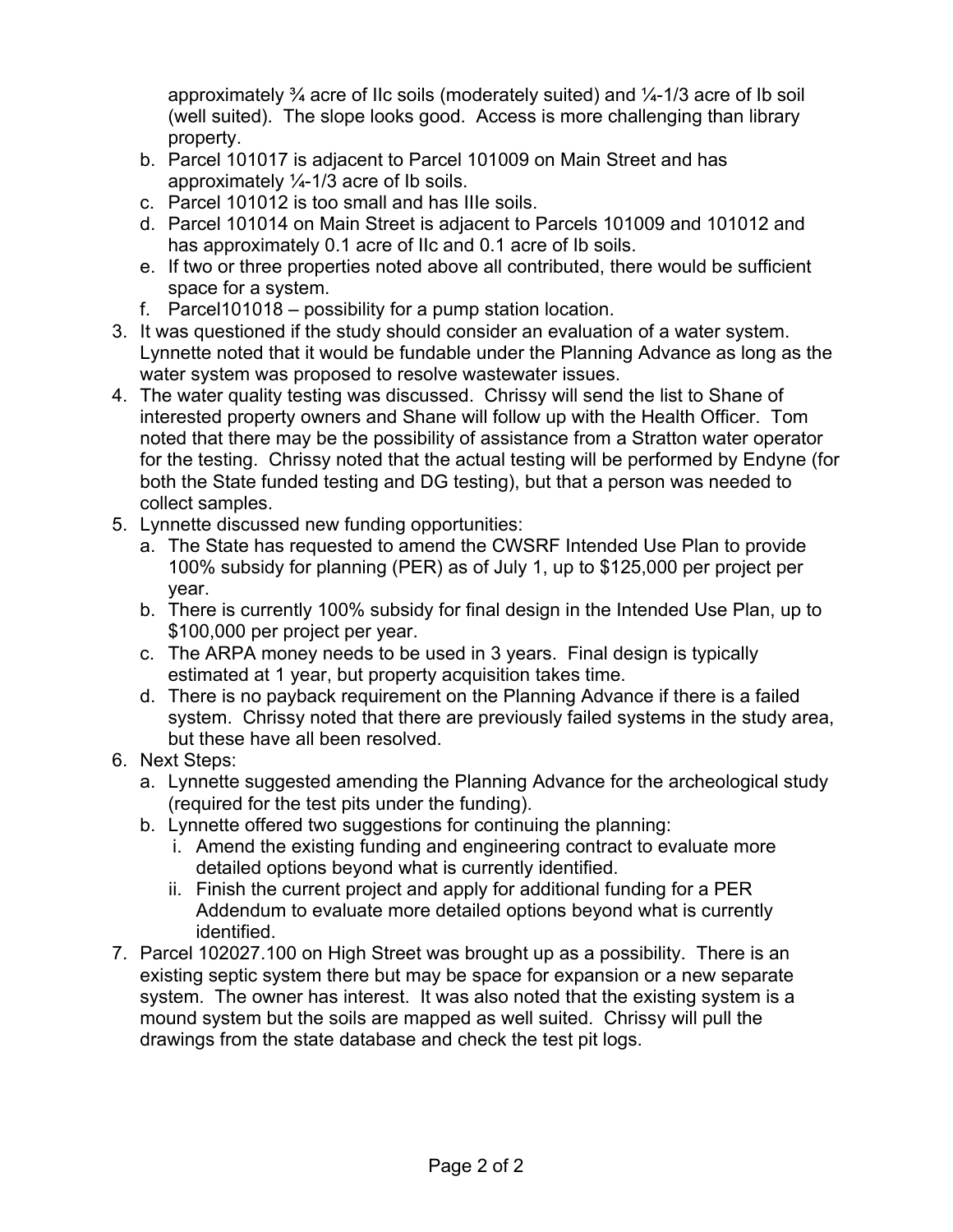

56 Main Street, Suite 200 Springfield, VT 05156  $(t)$  802.674.2904 dufresnegroup.com

To: All Attendees, Lynnette Claudon

From: Christina Haskins, PE

Date: October 13, 2021

Re: Community Wastewater Study – Committee Meeting Minutes (REVISED)

The following are the minutes for the October 4, 2021 meeting held at the Londonderry Town Office at 10:00 AM for the above referenced project.

| Individual             | Representing        |
|------------------------|---------------------|
| Shane O'Keefe          | Town of Londonderry |
| <b>Sharon Crossman</b> | Town of Londonderry |
| Gail Mann              | Town of Londonderry |
| Larry Gubb             | Town of Londonderry |
| <b>Chrissy Haskins</b> | Dufresne Group      |

- 1. Gail provided an update on the potential for excess capacity in the Platt septic system. The system is located in a floodplain and therefore any work at this system for additional connections would not be eligible for funding. Additionally, the owners do not want to proceed with any additional connections. Therefore, this option has been eliminated.
- 2. There was a discussion regarding the library property:
	- a. Water Rights: The Town's Attorney researched the deed for any restrictions and found that there may be water rights for approximately 5 adjacent parcels. The next step for this alternative is to determine if any adjacent parcels have a need for water rights. The easiest path forward is if all parties waive their water rights. If any parcel does need to maintain the water rights, further investigation/research would be necessary to determine where the spring(s) are located in relation to the proposed leach field area. Gail and Sharon will work on contacting the adjacent property owners listed in the attorney's research.
	- b. The Library Board has requested to know how much land is desired for the wastewater system. The original concept was to remain under 6,500 gpd; however, the board asked how much land would be necessary to serve all properties within the potential service area. Chrissy will calculate a size and prepare a concept layout for the full size desired.
- 3. Sharon asked about Parcel 101009 on Main Street in the South Village. Chrissy will review available land and provide a conceptual layout/sizing that may fit there.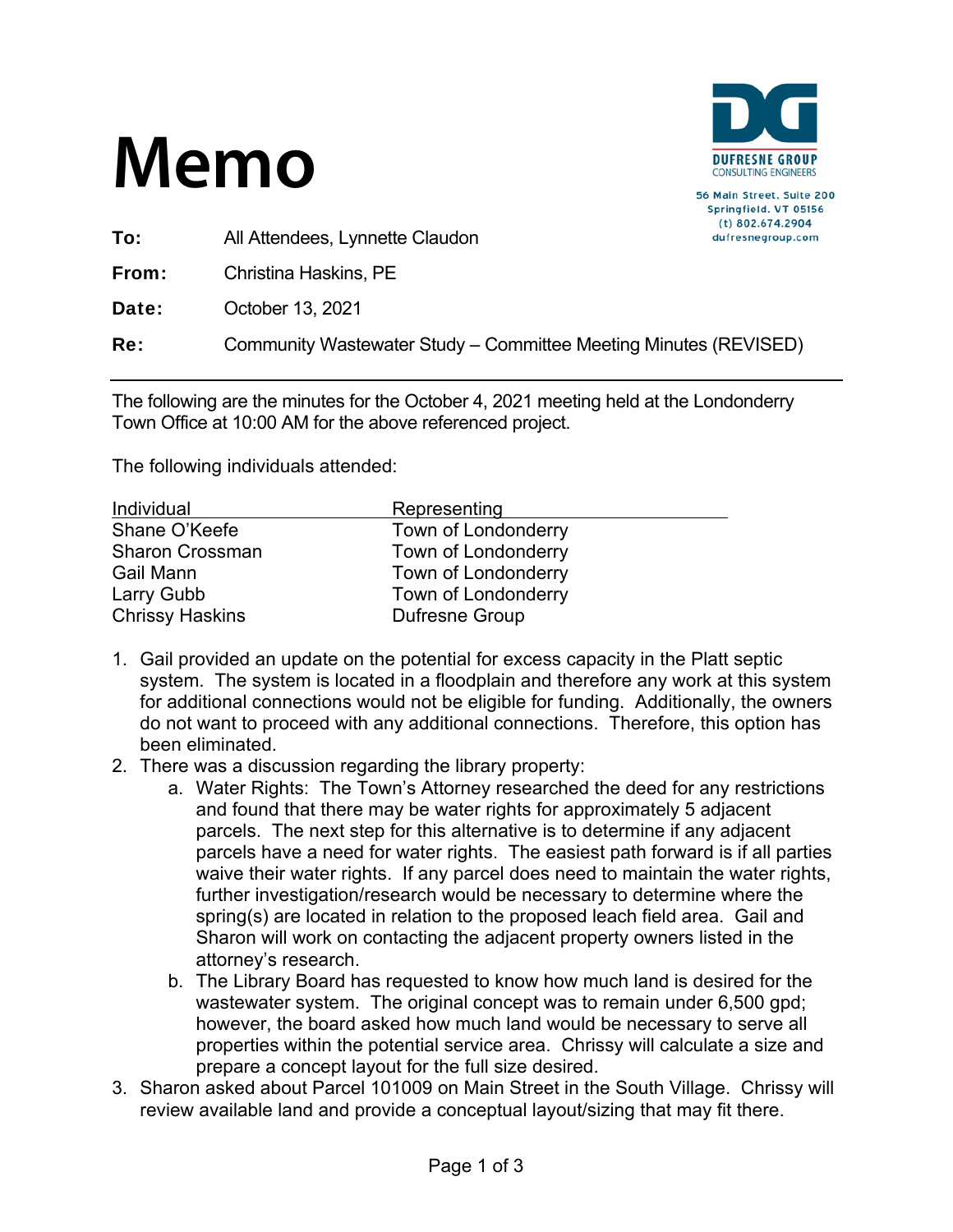- 4. The potential service area for the South Village was discussed. Chrissy summarized that there was a larger study area; however, this had been reduced in previous discussions to focus on the more densely developed village area. This includes Main Street from Route 100 to Old School Street and potentially east of Old School Street to pickup the next few parcels that are smaller in size. This also includes Middletown Road from Route 100 to Crescent Street (and up to the Town Hall), and Crescent Street. Chrissy will confirm that the sizing includes the parcels beyond the Town Office on Old School Street.
- 5. The North Village options were discussed.
	- a. The Town land at the corner of Middletown and Edge Hill can fit a 6,500 gpd mound system. Due to soils, topography and setbacks, it is not possible to exceed this size at this location. Additional capacity will be necessary in other locations.
	- b. Sharon asked about Parcel 102027.100 on High Street, noting they have expressed interest. Chrissy will review the existing permitting and determine if there is available space. It appears that there may be space on the western side of the parcel. If space is confirmed to be available, Chrissy will calculate sizing and prepare concept layout. Once this is done, Sharon will discuss with the owners.
	- c. Shane asked about the cemetery, as there appears to be open space in the entry area. Chrissy suggested finding out if there are any deed restrictions here and talking with the Cemetery Committee to determine if this space is allocated for use already. Shane will follow up with the Cemetery Committee.
	- d. Sharon asked if all alternatives have been exhausted. Chrissy noted that it is likely not possible to exhaust all potential alternatives at this point as additional opportunities may arise in the future with properties changing hands, or properties uses changing. Chrissy advised that with all of the potential funding available in the near future, the Town needs to complete this report so they can be ready to apply for funding. This report will outline the two larger alternatives (one in each village) and then high-level alternatives for decentralized wastewater (without specific locations). Additional locations identified in the future can be detailed via a PER addendum, which will build off this report.
- 6. Chrissy discussed that the two identified locations for leachfields (Edge Hill Town property and Library property) will be evaluated with two different alternatives each. The alternatives relate to collection, using a traditional gravity system with a pump station at the low end, versus a low-pressure STEP system where each property has a septic tank and only the liquid effluent is pumped. The latter allows for smaller pipe sizes and does not require specific pipe slopes, so the pipes can be installed via trenchless methods. Chrissy is working with Orenco (company that sells wastewater products) on the evaluation of this alternative, which will include a life cycle evaluation.
- 7. There was a discussion on next steps for the Edge Hill Town property, as this is the only property that does not require easements/acquisition. Chrissy noted that test pits should be done to confirm soils, ledge and water table. Chrissy also suggested, based on the library property, that the deed for this property be reviewed for restrictions to make sure the Town can put a wastewater system on it, and to ensure there are no water rights impacted by the proposed wastewater system. Larry will discuss with the Conservation Commission, which manages the property. Larry